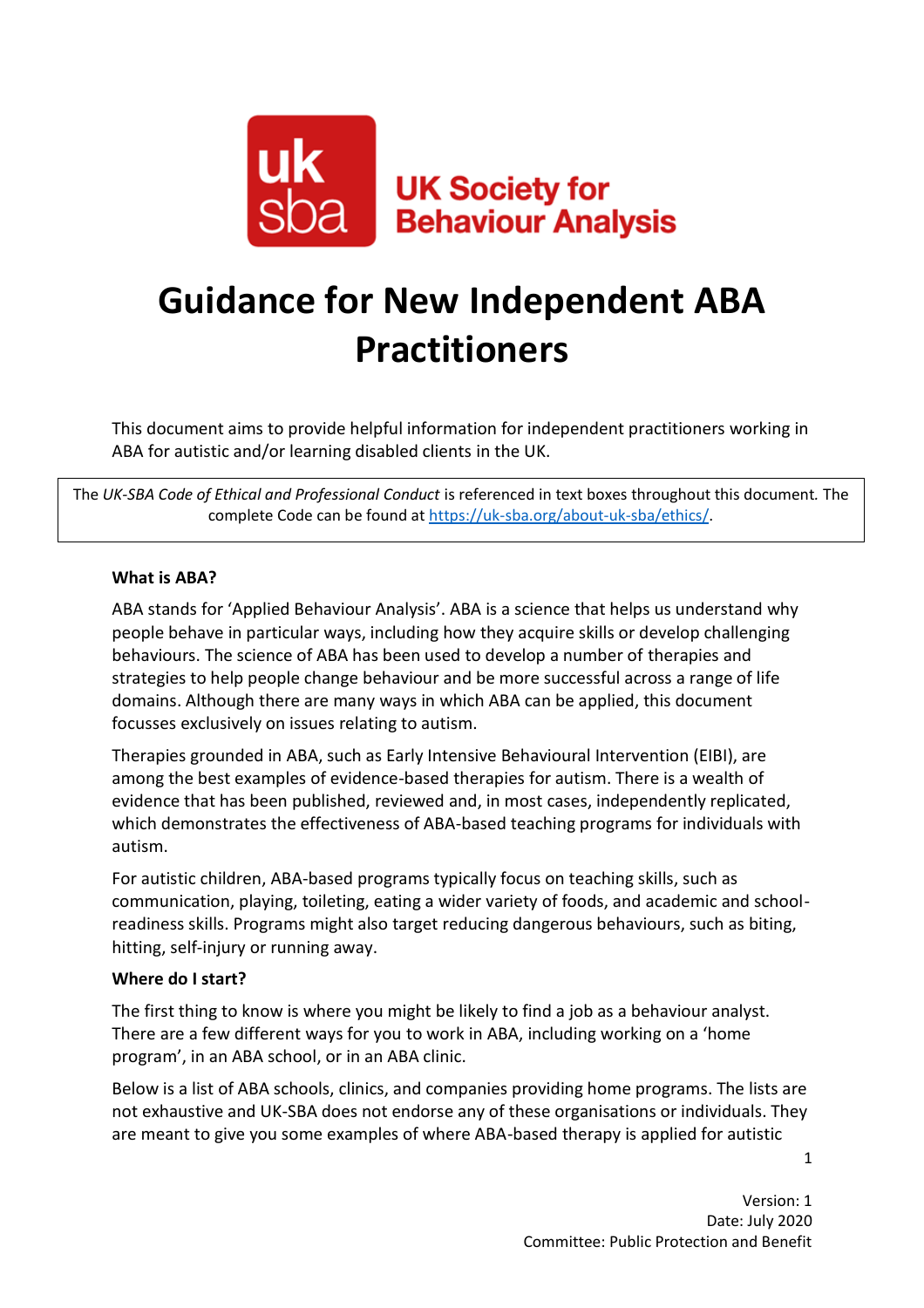individuals. If we have missed out a provider that should be on the list, you can let us know at [uksba.sig.indep.practitioners@gmail.com](file:///C:/Users/Sam/Documents/UK-SBA%20Docs/Archives/Archive/1.%20New%20Website/1.%20Final%20Docs%20for%20Website/All%20Policies%20Docs%20Apr%202020/Docs%20and%20Policies%20-%2001%20Apr%202020/Published%20on%20Website/uksba.sig.indep.practitioners@gmail.com)

### *ABA Schools*

There are some schools who use ABA (more information at<http://www.abaschools.org.uk/> and [https://www.abaa4all.com/schools-list-1\)](https://www.abaa4all.com/schools-list-1).

*ABA school examples:*

[www.beyondautismschools.org.uk](http://www.beyondautismschools.org.uk/)

[www.snowflakeschool.org.uk](http://www.snowflakeschool.org.uk/)

[www.marketfieldschool.co.uk](http://www.marketfieldschool.co.uk/)

[www.treetopsschool.org](http://www.treetopsschool.org/)

[www.kingsmillschool.co.uk](http://www.kingsmillschool.co.uk/)

*ABA clinic examples:*

[www.firstbridgecentre.com/](https://www.firstbridgecentre.com/)

[www.carboneclinic.co.uk](http://www.carboneclinic.co.uk/)

[www.thearkcentre.org](http://www.thearkcentre.org/)

[www.bloomingtree.co.uk](http://www.bloomingtree.co.uk/)

https://abaclinic.southwales.ac.uk/clinical-services/early-intervention-service/

#### *ABA company examples:*

[www.skyboundtherapies.co.uk](http://www.skyboundtherapies.co.uk/)

[www.headstartaba.org](http://www.headstartaba.org/)

[www.beamaba.com](http://www.beamaba.com/)

[www.childautism.org.uk](http://www.childautism.org.uk/)

[www.ukyap.org](http://www.ukyap.org/)

[www.autismpartnership.com](http://www.autismpartnership.com/)

[www.autismfledglings.com](https://www.autismfledglings.com/)

*Independent ABA Consultants:*

There are many independent ABA Consultants working with clients in the UK, both on home programs and consulting with schools. Their details can be found on the UK-SBA register [\(https://uk-sba.org/search/\)](https://uk-sba.org/search/). Often, when you see an advertisement for an ABA tutor/therapist, this will have been listed by the consultant.

#### **What do the different job titles in ABA mean?**

There are a number of different jobs in behaviour analysis, depending on the person's qualifications and skills. Some companies will employ a range of people in different roles; in

 $\mathcal{L}$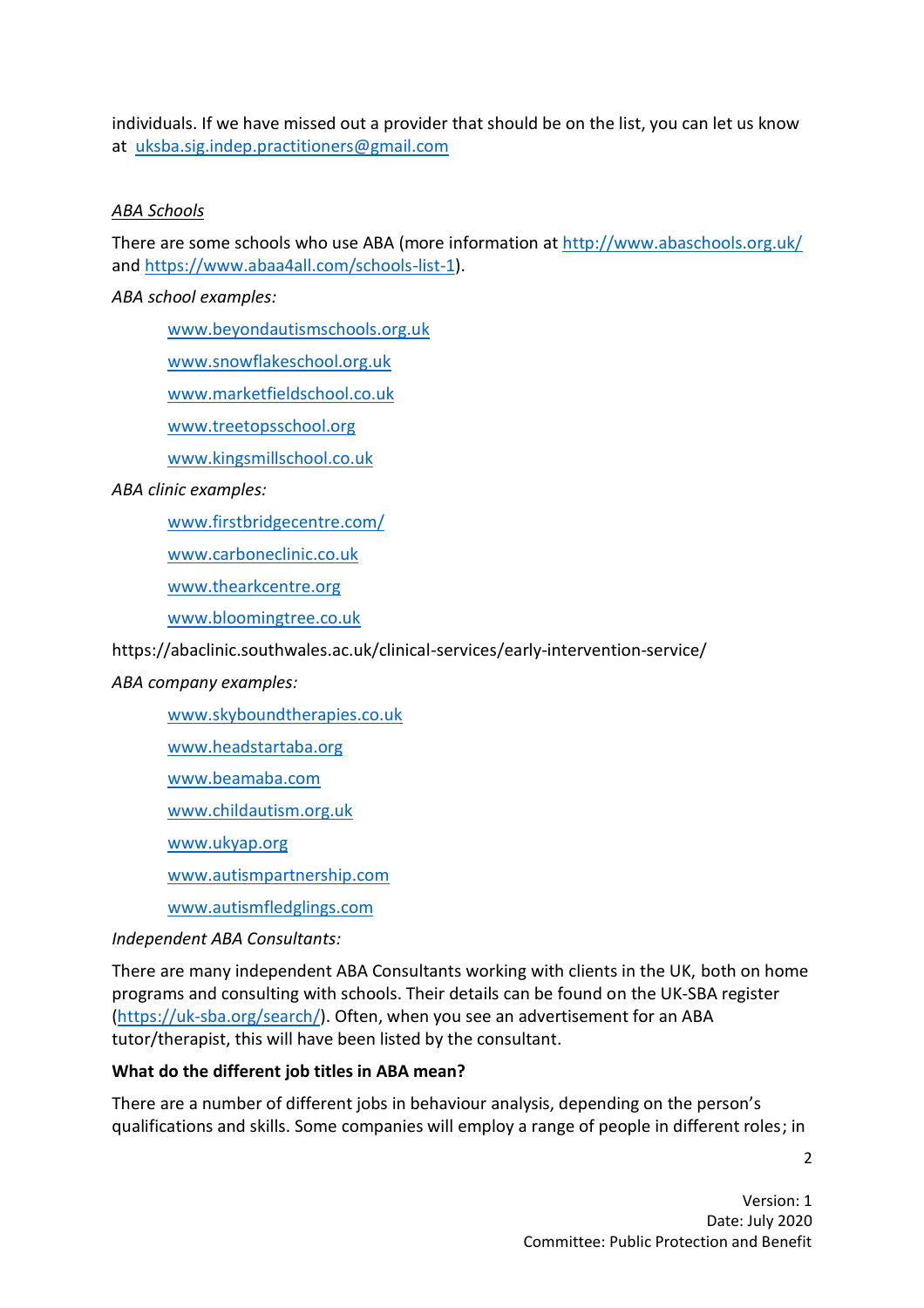other cases (e.g., on home programs), an ABA Consultant will help the family find people for those roles (and then those individuals work as independent contractors rather than employees). The types of roles, as well as the qualifications required and their range of responsibilities, are listed below.

## *ABA Consultant / Case Manager / BCBA (Board Certified Behaviour Analyst)*

ABA programs should be managed by a consultant (sometimes called a case manager).

The consultant/case manager/BCBA should:

- Have a formal certification in Behaviour Analysis (e.g. BCBA/MSc in Behaviour Analysis)
- Provide references from other families they have worked with
- Be on the UK-SBA Register [\(https://uk-sba.org/register-as-a-behaviour-analyst/find](https://uk-sba.org/register-as-a-behaviour-analyst/find-a-behaviour-analyst/)[a-behaviour-analyst/\)](https://uk-sba.org/register-as-a-behaviour-analyst/find-a-behaviour-analyst/)
- Hold an Enhanced DBS check\*
- Have public and professional liability insurance
- Have up-to-date safeguarding training

The consultant/case manager/BCBA will:

- Conduct assessments to determine the client's learning needs
- Design the client's program
- Train the whole team who is working with the client
- Design data collection systems to monitor the client's progress
- Review client progress and data regularly
- Update the client's program regularly
- Be willing to attend meetings to discuss the client, such as EHC meetings, annual reviews, etc.
- Be willing to write reports for such meetings (they might charge additionally for these reports)
- Help the family set up a home program team

Clients (or their families) should have frequent contact with the consultant (typically once per month). The consultant also should arrange a communication system among team members and family (e.g., WhatsApp group, Slack workspace, email chain) to ask questions, share information and keep in contact.

A team might also have an **ABA supervisor**. If there is a supervisor on the team, the client and team typically will see the consultant less often.

### *ABA Supervisor / BCaBA (Board Certified assistant Behaviour Analyst)*

A supervisor should: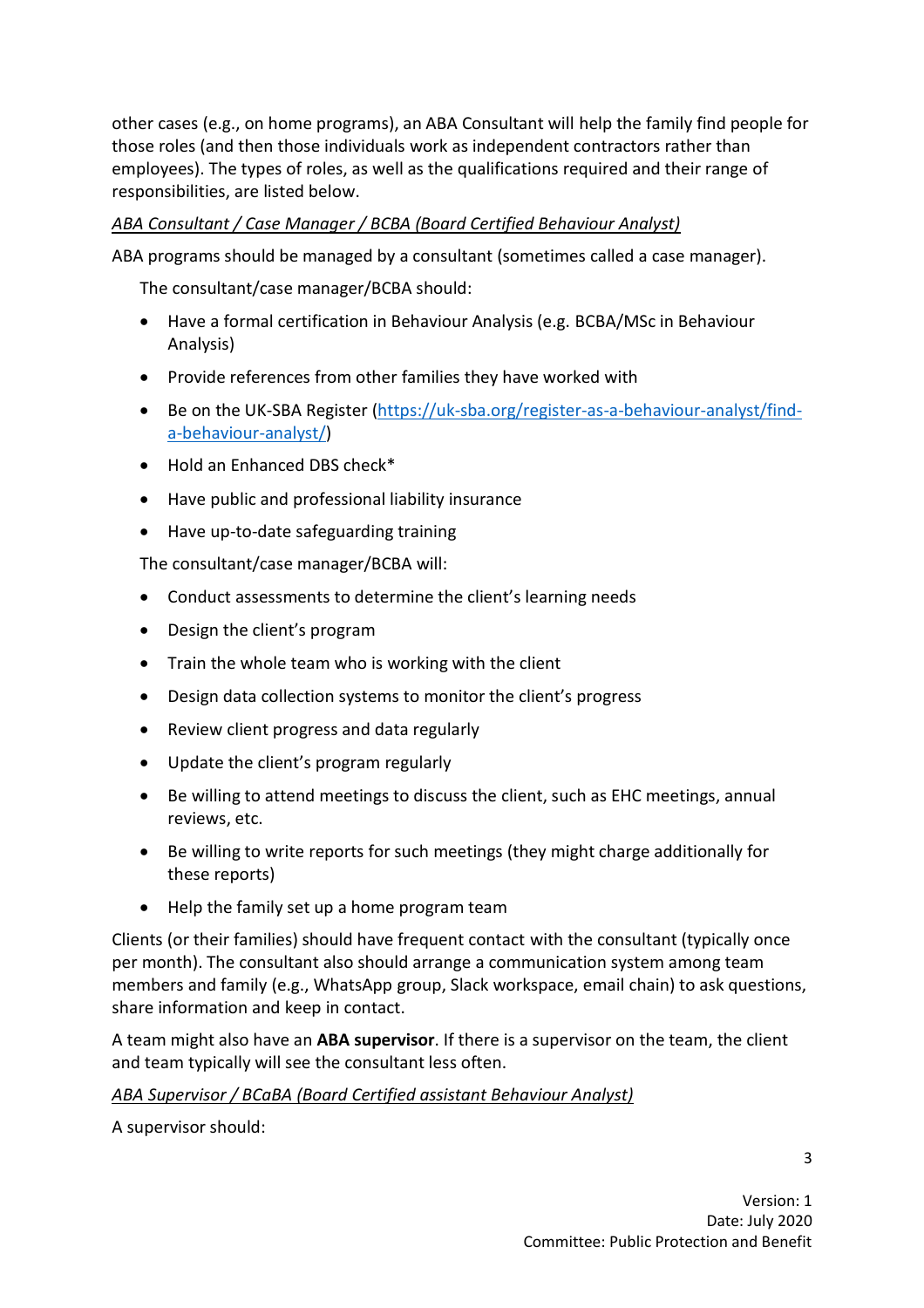- Have a formal education and/or certification in Behaviour Analysis (e.g. BCaBA/BSc or MSc in Behaviour Analysis)
- Provide references from other families they have worked with
- Be on the UK-SBA Register [\(https://uk-sba.org/register-as-a-behaviour-analyst/find](https://uk-sba.org/register-as-a-behaviour-analyst/find-a-behaviour-analyst/)[a-behaviour-analyst/\)](https://uk-sba.org/register-as-a-behaviour-analyst/find-a-behaviour-analyst/)
- Hold an Enhanced DBS check\*
- Have public and professional liability insurance
- Have up-to-date safeguarding training

A supervisor will:

- Be in regular contact with the consultant/case manager/BCBA
- Be responsible for updating the consultant on the client's progress
- Know the client extremely well (many supervisors conduct weekly 1:1 sessions)
- Update and train the team on the program
- Ensure timely data collection and data review
- Update data collection methods and analysis

Although the consultant is responsible for designing the client's program, making decisions on program changes, and training the team, "**tutors**" are required to implement the programs. Because ABA-based therapies typically require 10-30 hours per week of work with the client, there is likely to be more than one tutor on the team. Some tutors might have a background in psychology, childcare or teaching, but this is not necessary, as the consultant will provide the training they need to implement the program with the client.

### *ABA tutor / therapist / RBT (Registered Behaviour Technician)*

An ABA tutor should:

- Above all, be kind, safe, fun and committed to helping the client
- Be on the UK-SBA Register [\(https://uk-sba.org/register-as-a-behaviour-analyst/find](https://uk-sba.org/register-as-a-behaviour-analyst/find-a-behaviour-analyst/)[a-behaviour-analyst/\)](https://uk-sba.org/register-as-a-behaviour-analyst/find-a-behaviour-analyst/)
- Hold an Enhanced DBS check\*
- Have public and professional liability insurance
- Have up-to-date safeguarding training
- Attend all team meetings
- Be receptive to training
- Follow the consultant's program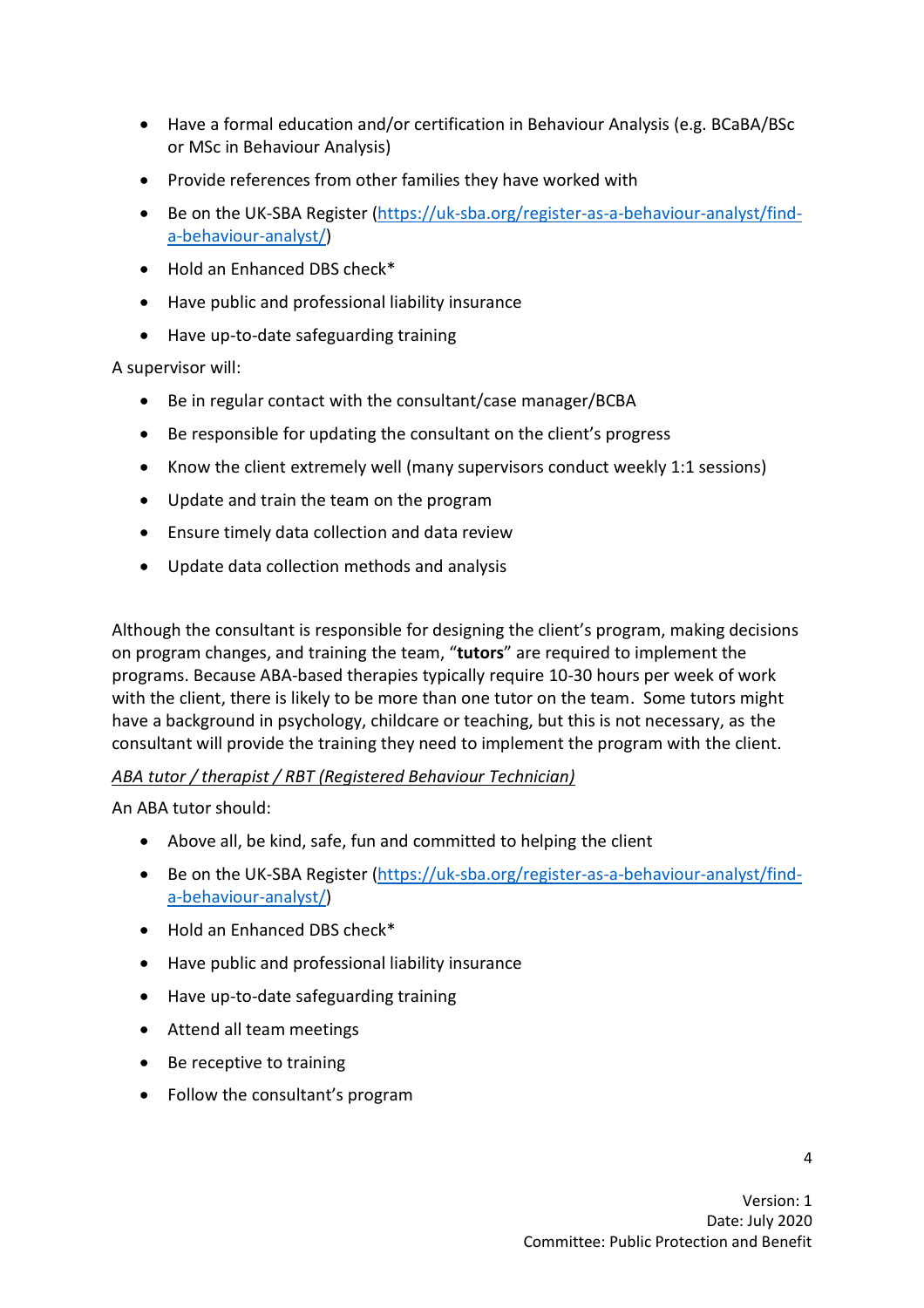• Arrive to sessions prepared – on time, dressed appropriately, 'emotionally ready', have resources with them (data sheets, teaching materials needed for the program, toys/games).

#### **Where do I find clients/teams to work with?**

If you choose to work as an independent practitioner, there are a number of places to look for roles.

*BCBAs / BCaBAs / RBTs*

<https://uk-sba.org/jobs/view-job-board/>

<https://www.bacb.com/find-a-certificant/>

<https://uk-sba.org/register-as-a-behaviour-analyst/find-a-behaviour-analyst/>

There are many online groups where other ABA parents/carers and professionals post. They're great for asking advice, having a sense of community and finding resources and professionals to work with.

*Social networking groups for ABA families*

[https://www.facebook.com/groups/90374896556/?ref=br\\_rs](https://www.facebook.com/groups/90374896556/?ref=br_rs)

[https://www.facebook.com/groups/492377767545577/?ref=br\\_rs](https://www.facebook.com/groups/492377767545577/?ref=br_rs)

<https://www.facebook.com/groups/2351683885/>

Abacus community:<https://abacus.discussion.community/>

In all of the above places, you may find adverts for clients/teams to work with. Ideally, you should have a phone interview with a family or potential team member before agreeing to meet in person. It is a good idea to have your first meeting in a public place (e.g., a coffee shop).

It's also common for professionals to be recommended to clients through word-of-mouth. For example, a family might recommend a consultant to another family, consultants might recommend a tutor they have worked with previously, or tutors might know other tutors who they can recommend to their client. Having a good reputation and letting your colleagues know your availability helps!

### **What safeguards do I need to consider?**

#### *Insurance*

Everyone working as an ABA practitioner should hold professional liability insurance. If you're alleged to have provided inadequate advice, services or designs that cause your client to lose money, professional liability insurance provides cover for legal costs and expenses incurred in your defence, as well as any damages or costs that may be awarded. The UK-SBA does not recommend one particular company and is not affiliated with any insurance companies. In a recent survey, most independent ABA practitioners in the UK stated their insurance was through Towergate Insurance or Hiscox.

[www.towergateinsurance.co.uk](http://www.towergateinsurance.co.uk/)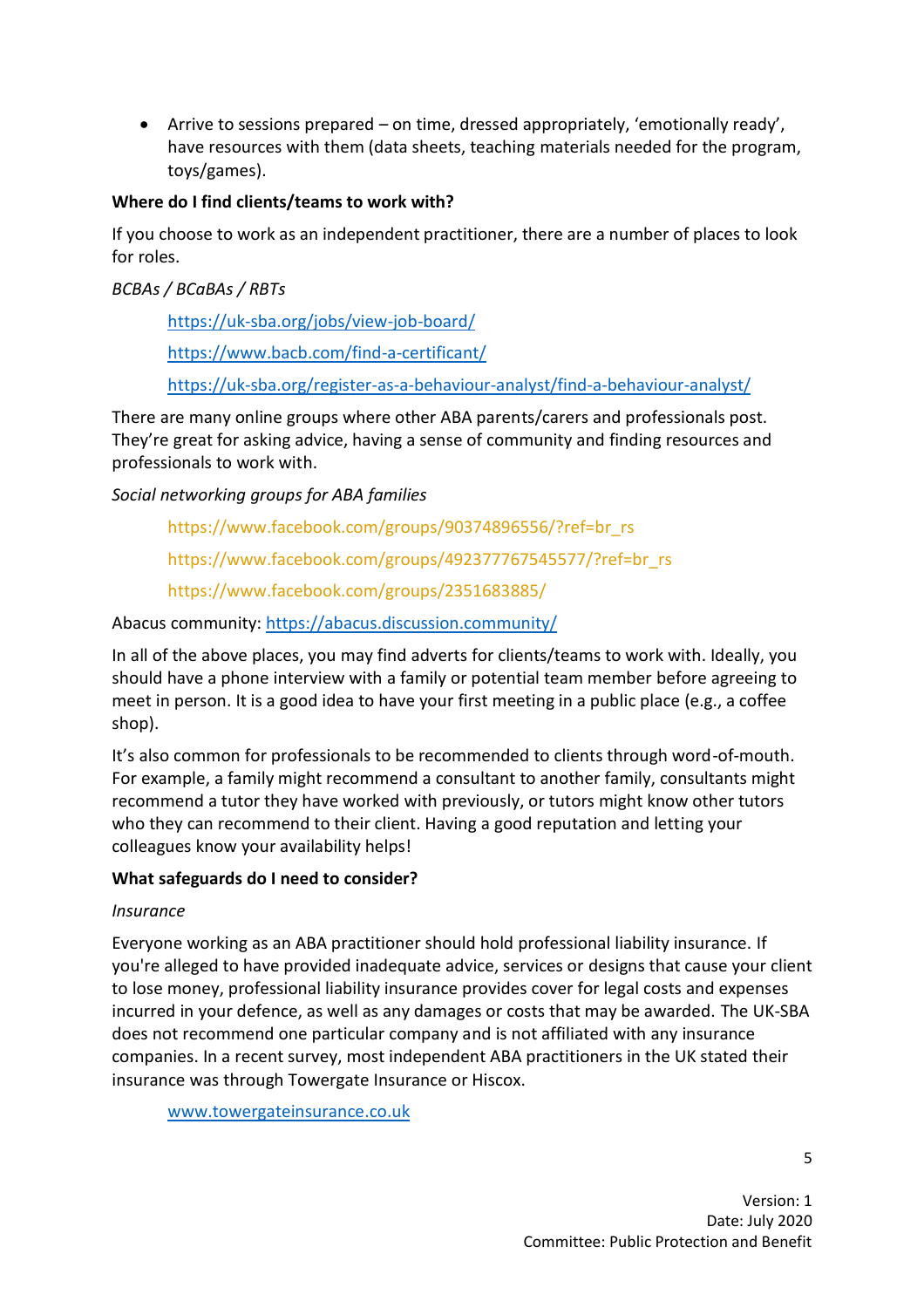#### [www.hiscox.co.uk](http://www.hiscox.co.uk/)

#### *Safeguarding training*

ABA practitioners should undertake safeguarding training relevant to the population with which they work. Many of these courses can be accessed online:

- NSPCC Safeguarding training <https://learning.nspcc.org.uk/training/>The NSPCC also sends out a free weekly current awareness newsletter with practice, policy and research updates to keep you up-to-date with all the latest safeguarding and child protection news - <https://learning.nspcc.org.uk/newsletter/caspar/>
- Social Care Institute for Excellence <https://www.scie.org.uk/training/safeguarding>
- Andy Richardson [https://www.linkedin.com/in/andy-richardson-](https://www.linkedin.com/in/andy-richardson-3bb822114/?originalSubdomain=uk)[3bb822114/?originalSubdomain=uk](https://www.linkedin.com/in/andy-richardson-3bb822114/?originalSubdomain=uk) – Andy is an experienced safeguarding trainer who has experience in tailoring up to Level 3 safeguarding training for ABA professionals.

#### *DBS check*

A Disclosure and Barring Service (DBS) check (previously known as a CRB - Criminal Records Bureau - check) helps employers make safer recruitment decisions and prevent unsuitable people from working with vulnerable groups, including children in England and Wales. In Northern Ireland, the AccessNI provides a similar service. In Scotland, individuals carrying out regulated activities with children and vulnerable adults should apply for a PVG check.

There are three types of criminal record checks (this applies to DBS, PVG and AccessNI): Basic, Standard and Enhanced. A Basic Disclosure provides you with information relating to any unspent convictions under the Rehabilitation of Offenders Act 1974 (ROA). There are no eligibility criteria that must be met to obtain a basic disclosure. However, these types of checks are not job specific and are available to anyone for any purpose. A Standard check will show all criminal history; cautions, warnings, reprimands and convictions held on the Police National Computer, with the exception of the DBS filtering rule. An Enhanced DBS details all criminal history; cautions, warnings, reprimands, and convictions held on the Police National Computer, with the exception of the DBS filtering rule. Additionally, an Enhanced DBS with Barred list check checks against the DBS Children and Adult barred list (where appropriate) and information provided by local police forces.

At present, self-employed individuals cannot apply for their own Enhanced or Standard DBS/AccessNI check, only employers can. For this reason, some independent practitioners (typically self-employed) may only be able to obtain an Enhanced or Standard DBS/AccessNI check if they additionally work or volunteer for an organisation. For example, you might shadow one of your clients in school and their school may be able to process a DBS/AccessNI check on your behalf.

If you can apply for a DBS check, you can register for the 'Update Service' for an additional fee of £13 per year. We would recommend everyone does this. [https://www.gov.uk/dbs](https://www.gov.uk/dbs-update-service)[update-service.](https://www.gov.uk/dbs-update-service) THIS MUST BE DONE WITHIN 3 MONTHS OF RECEIVING YOUR DBS CERTIFICATE.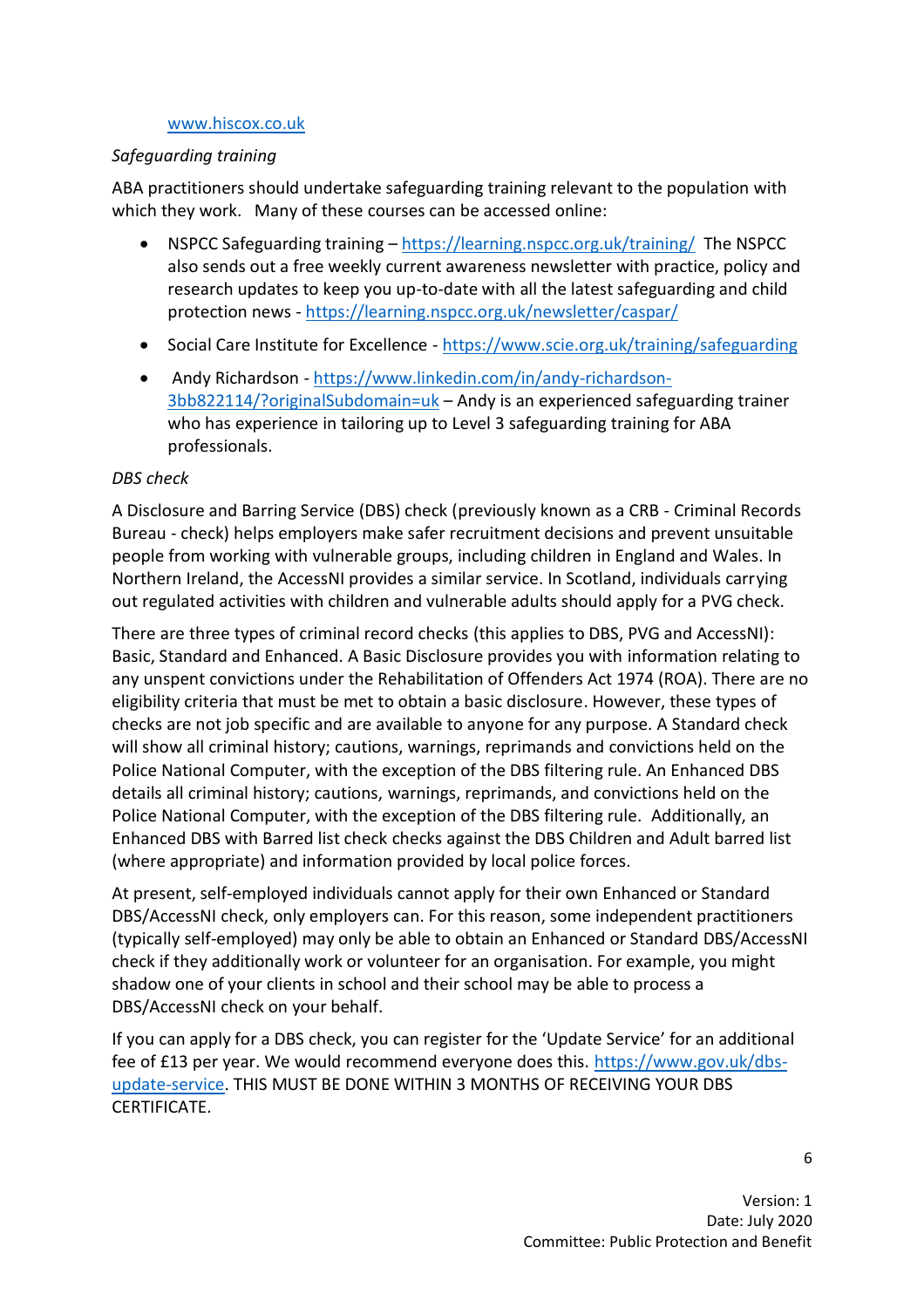There is no official 'expiry date' on a DBS check. Any information included is only accurate at the time the check was carried out. Whether or not to carry out a subsequent check is up to the practice owner/employer. Some authorities suggest a new check every 3 years.

## *May I get my DBS/AccessNI check through the UK-SBA?*

Unfortunately, no. We have spent considerable resources in our attempt to identify a route for independent practitioners to apply for an enhanced DBS/AccessNI through UK-SBA. However, as the law currently stands, we are not able to process DBS/AccessNI checks for our members, as we are not an "employer". If you are an independent practitioner and only able to provide a Basic check, this will be accepted for membership until the relevant legislation changes.

**Note:** If you are an independent practitioner and are not able to get a Standard or Enhanced check through an employer, you can apply for a Basic DBS check using the online application route:

England and Wales:

<https://www.gov.uk/guidance/basic-dbs-checks-guidance#otherwaystoapply> For more information, please see: [https://www.gov.uk/government/collections/dbs](https://www.gov.uk/government/collections/dbs-eligibility-guidance)[eligibility-guidance](https://www.gov.uk/government/collections/dbs-eligibility-guidance)

Scotland:

<https://www.mygov.scot/apply-for-pvg/>

Northern Ireland:

### <https://www.nidirect.gov.uk/campaigns/accessni-criminal-record-checks>

### *Registering with HMRC as being self-employed:*

If you start working for yourself, you're classed as a sole trader. This means you're selfemployed - even if you haven't yet told HM Revenue and Customs (HMRC). See https://www.gov.uk/working-for-yourself

### **How do I access professional development opportunities?**

ABA is a field with a vast scope and its research and methodologies are constantly growing and evolving. Through professional development, you can further your skills and keep up-todate with current practice. ABA Schools and clinics often provide training 'in-house'. On home programs, training should be provided by the consultant and supervisor, as well as overlaps with team members to provide 'hands on' training. Practitioners also should seek out their own training and further education through reading journal articles and books, listening to podcasts and attending trainings and conferences. Attending UK-SBA events is a great way to learn new things and become involved in the behaviour analytic community: <https://uk-sba.org/events/>

Other training opportunities can be found at: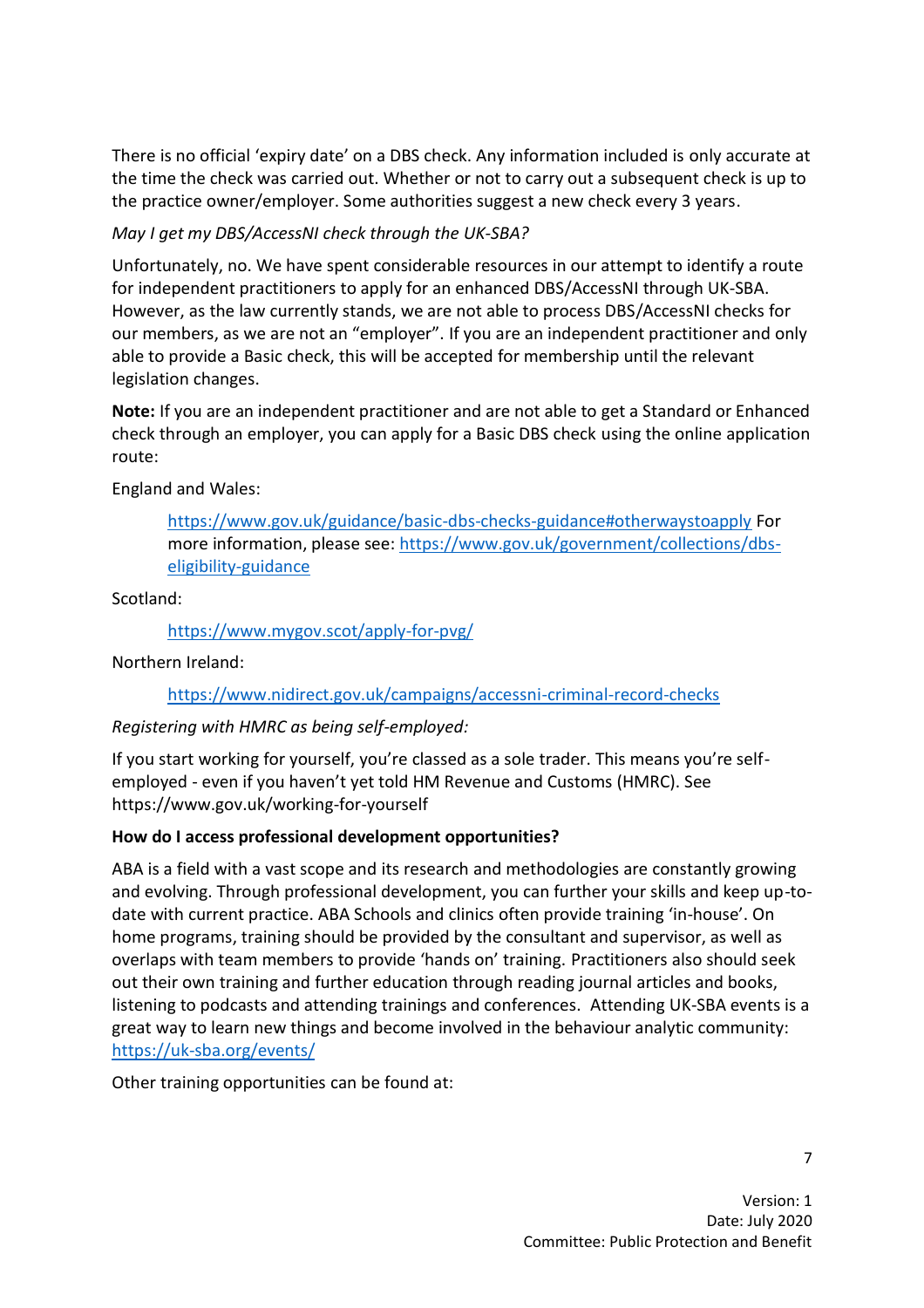- Child Autism UK tutor training [www.childautism.org.uk/for-aba-tutors/aba-tutor](https://www.childautism.org.uk/for-aba-tutors/aba-tutor-training/)[training/](https://www.childautism.org.uk/for-aba-tutors/aba-tutor-training/)
- Beyond Autism tutor training [www.beyondautism.org.uk/our-services/training/](https://www.beyondautism.org.uk/our-services/training/)

Further education in ABA:

- University of Kent PCert, PDip, MSc [www.kent.ac.uk/courses/postgraduate/105/applied-behaviour-analysis](https://www.kent.ac.uk/courses/postgraduate/105/applied-behaviour-analysis)
- University of South Wales BSc, PDip, MSc <https://www.southwales.ac.uk/courses/msc-behaviour-analysis-and-therapy/>
- Bangor University PCert, PDip, MSc [www.bangor.ac.uk/courses/postgraduate/applied-behaviour-analysis-msc-pgdip](https://www.bangor.ac.uk/courses/postgraduate/applied-behaviour-analysis-msc-pgdip-pgcert)[pgcert](https://www.bangor.ac.uk/courses/postgraduate/applied-behaviour-analysis-msc-pgdip-pgcert)
- Ulster University MSc [https://www.ulster.ac.uk/courses/202021/applied](https://www.ulster.ac.uk/courses/202021/applied-behaviour-analysis-20998)[behaviour-analysis-20998](https://www.ulster.ac.uk/courses/202021/applied-behaviour-analysis-20998)
- Queens University Belfast MSc [https://www.qub.ac.uk/courses/postgraduate](https://www.qub.ac.uk/courses/postgraduate-taught/applied-behaviour-analysis-msc/)[taught/applied-behaviour-analysis-msc/](https://www.qub.ac.uk/courses/postgraduate-taught/applied-behaviour-analysis-msc/)

#### *UK-SBA Code of Ethical and Professional Conduct – Relevant Standard*

*14.6 Registrants undertake any relevant training, including safeguarding training, specific to the setting or population with which they work.*

### **How much should I charge for my services?**

The UK-SBA is does not provide advice on rates of pay for legal reasons. Independent practitioners typically set and negotiate their own hourly rates with families, increasing their rate annually as their level of training and experience increases. You could ask the consultant of the team for advice when first starting out and unsure of what your rate should be. Typically, practitioners send invoices at the end of each month, which detail the nature of the work, the dates the work was conducted, the time spent on the work for each date, and the charge for the work.

#### **Do I need a contract to work as an independent practitioner?**

All independent practitioners should have a contract between themselves and their clients, and with any individuals they directly employ. This ensures that all your expectations are clear, in writing, and agreed by both parties. Contracts also help ensure you have consent from clients to undertake particular aspects of your work, but additional written consent might be needed, particularly as programs change. It is highly advisable to seek legal advice in constructing your contract.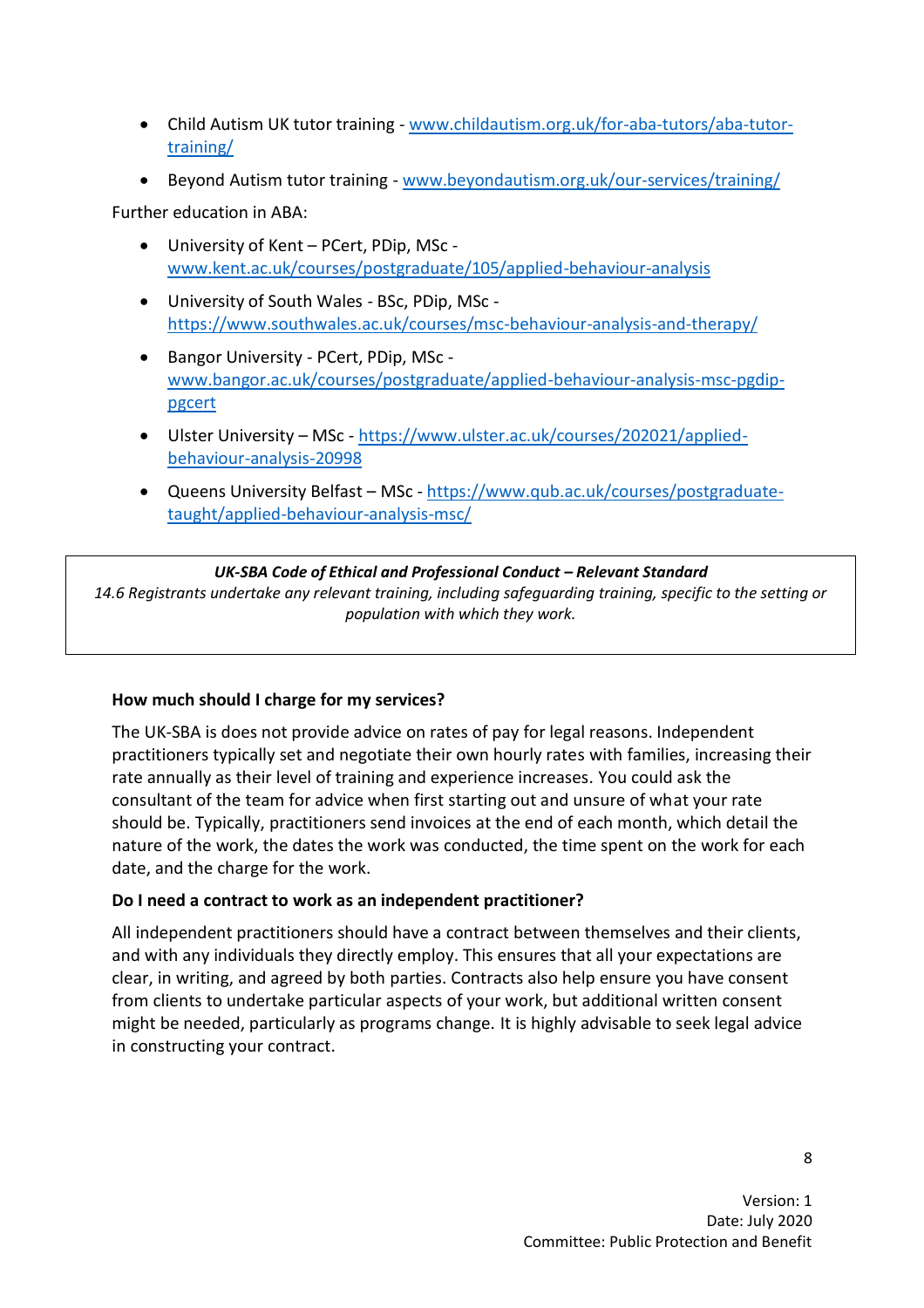#### UK-SBA Code of Ethical and Professional Conduct - Relevant standards *21. FEES, CONTRACTS, FINANCIAL ARRANGEMENTS*

*21.1 Registrants are honest, open and clear in relation to any and all financial matters concerning clients, service delivery, training and provision of supervision.*

*21.2 Before providing services, Registrants explain fully to clients: fee levels and structure, terms and methods of payment and any charges that might be imposed for, for example, non- attendance or cancelled appointments.*

*21.3 Registrants clarify the terms on which they offer services in advance of clients incurring any financial cost or obligation or other costs or liabilities reasonably foreseen by the Registrant.*

*21.4 After consultation with potential service recipients, Registrants prepare a contract outlining responsibilities of all parties, the scope and nature of the services to be provided and the Registrant's commitment to the UK-SBA Code of Ethical and Professional Conduct. The contract must be agreed and signed by all relevant parties before service provision begins.*

#### *What is GDPR and does it apply to my work as an independent practitioner?*

GDPR is the general data protection regulation that applies to most UK businesses (including self-employed individuals). The GDPR will levy harsh fines against those who violate its privacy and security standards, with large financial penalties. All independent practitioners must be GDPR compliant. Information about GDPR policies should be included in you contract. For more information, see https://ico.org.uk/for-organisations/guide-to-dataprotection/guide-to-the-general-data-protection-regulation-gdpr/

#### *UK-SBA Code of Ethical and Professional Conduct – Relevant standards 5. PRINCIPLE: Confidentiality*

*5.1 Registrants ensure information pertaining to present and past clients, professional colleagues and/or organisations they have worked with or for remains strictly confidential. They protect all such information from unauthorised disclosure.*

*5.2 Registrants take necessary and appropriate steps to ensure personal information, practice reports, data sets and other records pertaining to Behaviour Analysis services are stored securely with access restricted to relevant concerned parties only. Examples of relevant concerned parties may be fellow professionals working collectively on a behaviour intervention or skill building programme for an individual, group or organisation (as in a single case, a whole-class project, or an Organisational Behaviour Management project).*

*5.3 Where Registrants are supervising the implementation of Behaviour Analytic services by others, Registrants ensure all other personnel are aware of and adhere to principles of confidentiality. 5.4 Communications or sharing of information on the basis of client consent or as required for safeguarding purposes do not constitute a breach of confidentiality.*

#### **Some tips on professional conduct**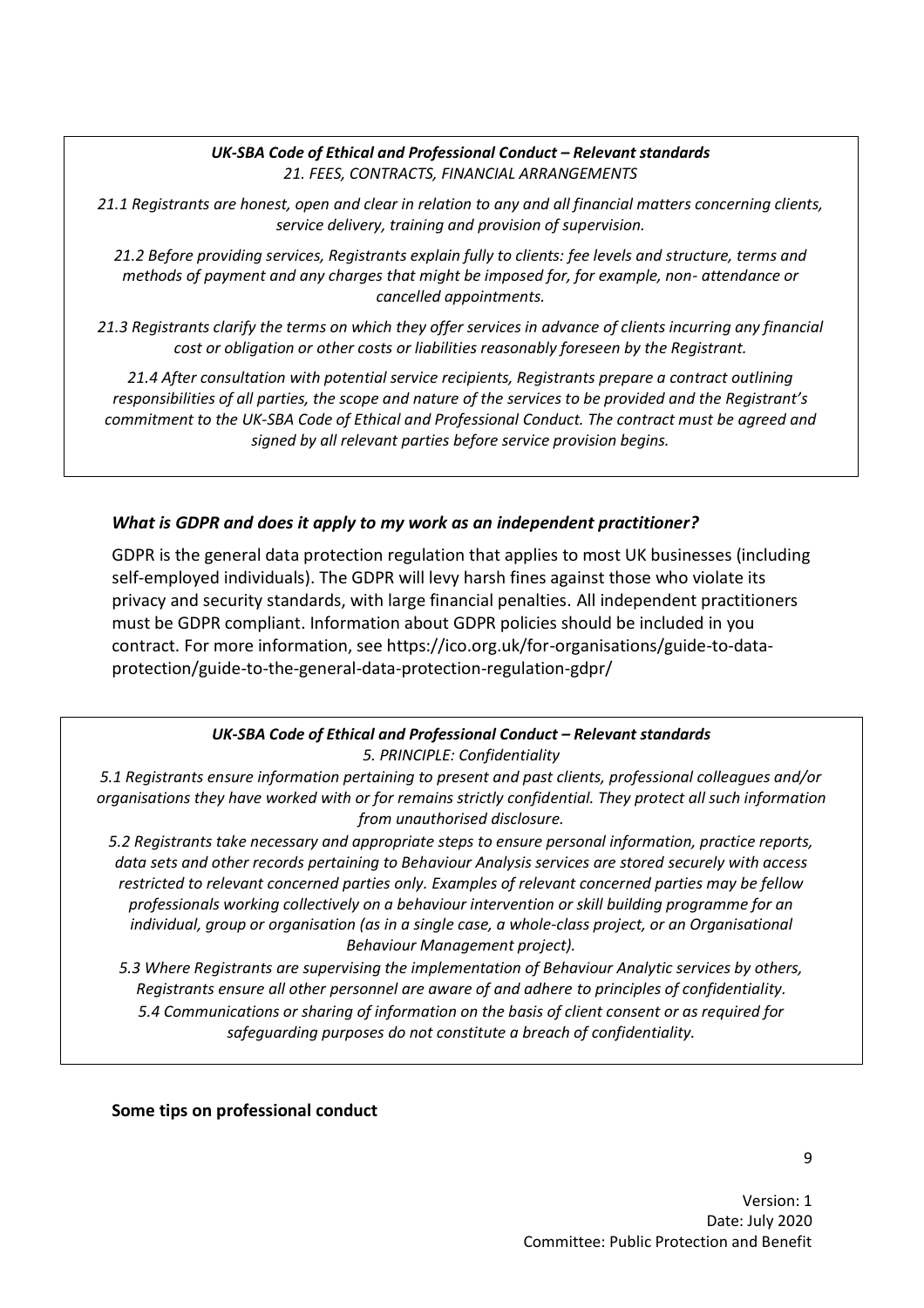Our behaviour plays a significant role in how people think about us, as well as in what they think of behaviour analysis. Conducting ourselves professionally is paramount. Whatever expectations an 'office job' might have, many of the same rules apply to being an ABA professional.

- Be on time! Arriving when you are scheduled to arrive (and staying until you are scheduled to leave) shows you are reliable, and that you value other people's time and your commitments.
- Arrive prepared appearance. As with any professional, you dress professionally and appropriately for the role.
- Arrive prepared mentally. When working with clients, your sole focus should be on the client. If you don't feel able to put personal issues aside, consider taking some time off.
- Arrive prepared resources. Most ABA professionals bring their own toys, activities and items specific to each client with them. The greatest professionals get to know their clients' likes and dislikes and take great pleasure in finding things they know will motivate them to learn! Families will often provide most of the resources needed but arriving prepared and showing that you're willing to go the extra mile for a client makes such a difference.
- Arrive prepared physically. Working as an ABA professional can sometimes be physically demanding. If you're unwell or not physically able to conduct a session, consider taking some time off.
- Know your boundaries and limits. The ABA program should be clearly outlined by the consultant. If you're asked to do anything you haven't been trained to do, or is outside the work specified by the program or the duties specified in your contract, contact the supervisor or consultant immediately.
- Be honest about your understanding and abilities. It is okay not to know! If something is mentioned that you don't understand, say so.
- How does the client react when you walk into a room? They should be happy to see you! If not, ask your supervisor/consultant or consultant for help.
- Leave a good impression. Ensure the home or school environment is as clean/tidy as it was when you arrived.
- Respect client confidentiality. We typically refer to clients by their initials. Don't discuss the case / family / home situations / etc with anyone outside the team.

#### **What things are important to consider when joining a team / family?**

- What is the structure of the current team? Is there a Consultant? Supervisor? Having a team is important, each member plays a distinct role.
- What education and credentials do the other team members have? BCBA / BCaBA/MSc? Having experienced and qualified team members is important for the success of the program.